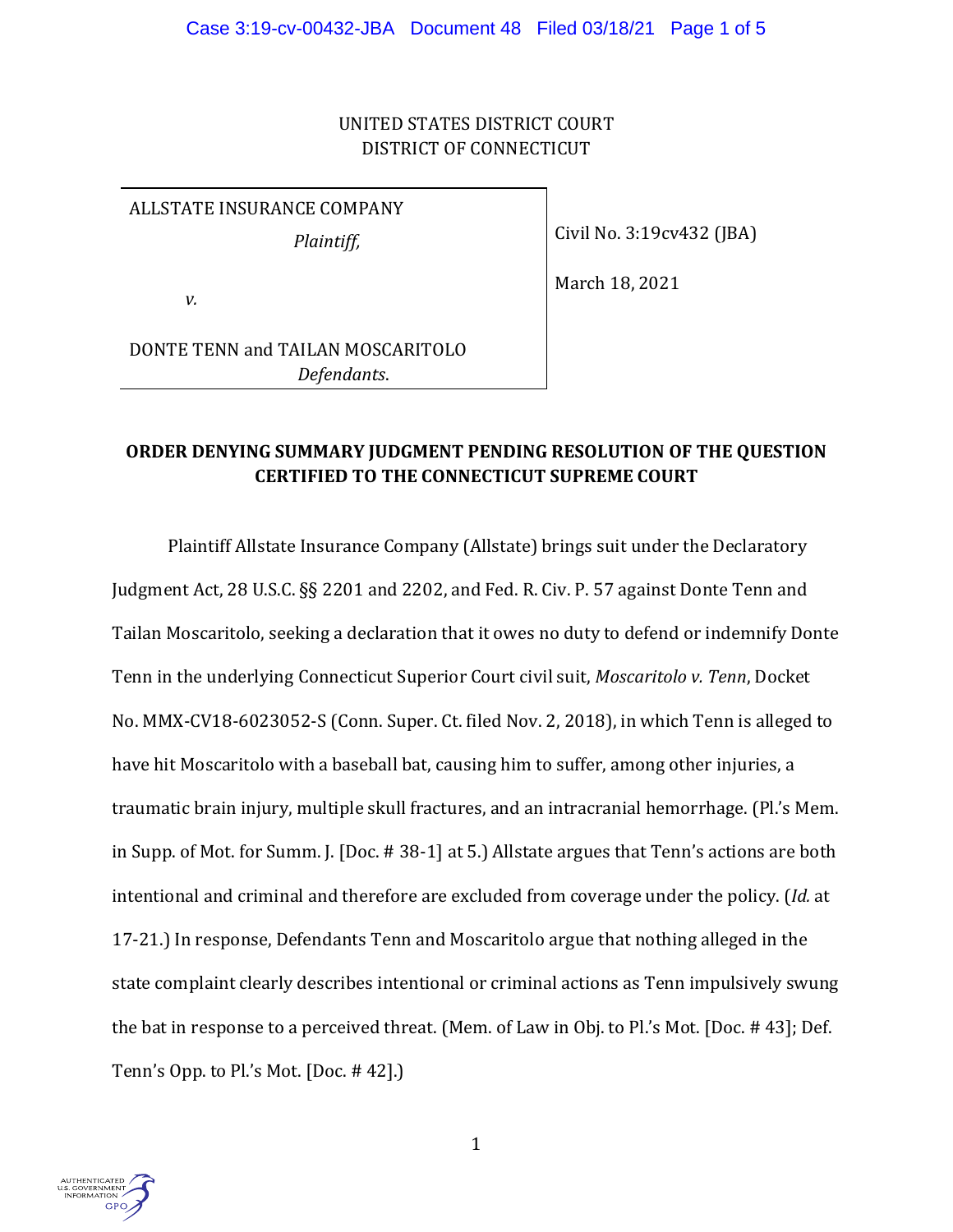#### Case 3:19-cv-00432-JBA Document 48 Filed 03/18/21 Page 2 of 5

Allstate seeks to be relieved of two independent duties—the duty to defend and the duty to indemnify. (Pl.'s Mem. at 17.) As the duty to indemnify arises only upon disposition of the underlying state case, both parties agreed at oral argument that ruling on Allstate's duty to indemnify would be premature at this time, and the Court denied, without prejudice, Allstate's motion for summary judgment on the duty to indemnify.

As to the insurer's duty to defend, it is triggered "if an allegation of the complaint falls even possibly within the coverage" of the policy. *Pac. Emps. Ins. Co. v. Travelers Cas. & Sur. Co.*, 888 F. Supp. 2d 271, 278 (D. Conn. 2012) (quoting *DaCruz v. State Farm Fire & Cas. Co.*, 268 Conn. 675, 687 (2004)). The duty "is measured solely by whether the complaints against the insured allege facts that, if proven true, would present a claim within the scope of the policy's coverage." *Allstate Ins. Co. v. Wilson*, 18 F. Supp. 3d 156, 160 (D. Conn. 2014)*.*

In the underlying complaint, Moscaritolo alleges four counts: assault, negligent assault, intentional infliction of emotional distress, and negligent infliction of emotional distress. (*See* Ex. B (Underlying State Compl.) to Pl.'s Compl. [Doc. # 1-2].) As the policy covers negligence and the state complaint alleges both intentional and negligent conduct, two of the four allegations of the state complaint fall within the coverage of the policy. While Allstate argues that Tenn's alleged actions were intentional, and therefore cannot qualify as an "occurrence" under the policy, (Pl.'s Mem. at 10), Defendants argue that "the [state c]omplaint does not allege enough facts to conclude as a matter of law that Tenn's actions were intentional, (Mem. in Opp. at 12).

An "occurrence," described in the Deluxe Plus Homeowners Policy as an "accident," (*see* Homeowners Policy, Ex. A to Pl.'s Amend. Compl. [Doc. #22-1] at 28), is defined by state courts as being characterized by "a lack of intention or necessity, often opposed to

2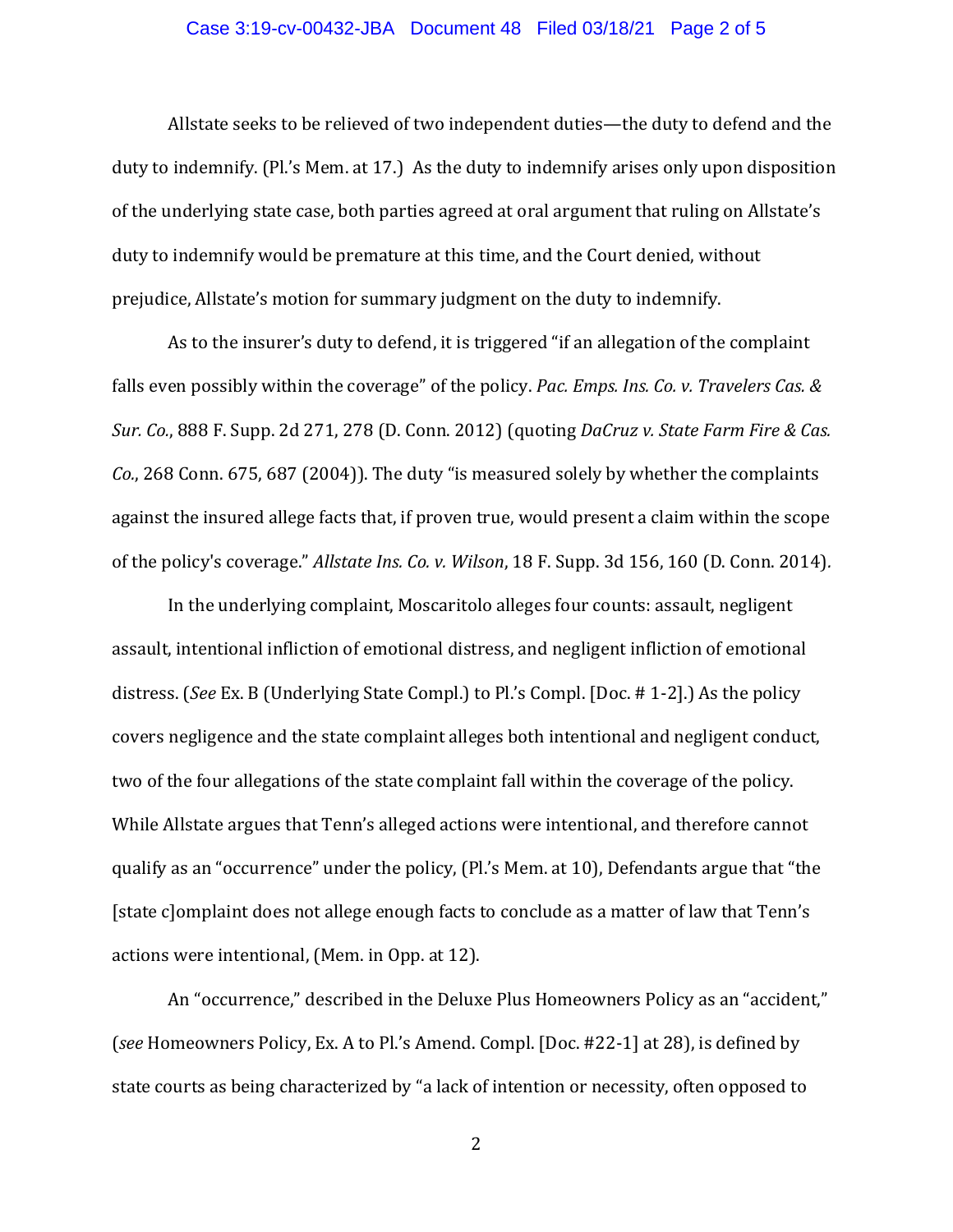#### Case 3:19-cv-00432-JBA Document 48 Filed 03/18/21 Page 3 of 5

design; an unforeseen unplanned event; a sudden event or change occurring without intent or volition and producing an unfortunate result." *Vermont Mut. Ins. Co. v. Walukiewicz*, 290 Conn. 582, 594 (2009); *see also Wilson*, 18 F. Supp. 3d at 161 ("The Connecticut common law definition of 'accident' focuses on lack of intent."). The state complaint alleges in Count Two that Moscaritolo's injuries were "the direct and proximate result of the negligence, carelessness, and heedlessness of the Defendant." (State Compl. ¶ 9.) As such, Plaintiff's duty to defend is triggered because at least a portion of the complaint potentially falls within the policy's coverage. Thus, Allstate fails to show absence of any duty to defend.

Allstate also argues that summary judgment is warranted because Tenn neglected to "promptly" inform the company about the occurrence and thus forfeited his coverage. (Pl.'s Mem. at 22-23.) While the insured does have the obligation to promptly notify Allstate of an occurrence, the failure to do so only forfeits the insured's coverage if the insurer is prejudiced as a result. *Arrowood Indem. Co. v. King*, 304 Conn. 179, 198 (2012) ("Connecticut requires two conditions to be satisfied before an insurer's duties can be discharged pursuant to the notice provision of a policy: (1) an unexcused, unreasonable delay in notification by the insured; and (2) resulting material prejudice to the insurer.") (quoting *Arrowood Indem. Co. v. King*, 605 F.3d 62, 77 (2d Cir. 2010)). For example, in *Ellis v. County. Agency, Inc*., the insured forfeited his coverage when the insurer was not made aware of the pending litigation until after a default judgment had been entered against him and the insurer had lost the opportunity to litigate the case. No. CV146017155S, 2017 WL 3011674, at \*3 (Conn. Super. Ct. May 25, 2017)("Entry of a default judgment against an insured is evidence of prejudice."). Absent evidence of prejudice, the insured retains coverage. *See Arrowood*, 304 Conn. at 202.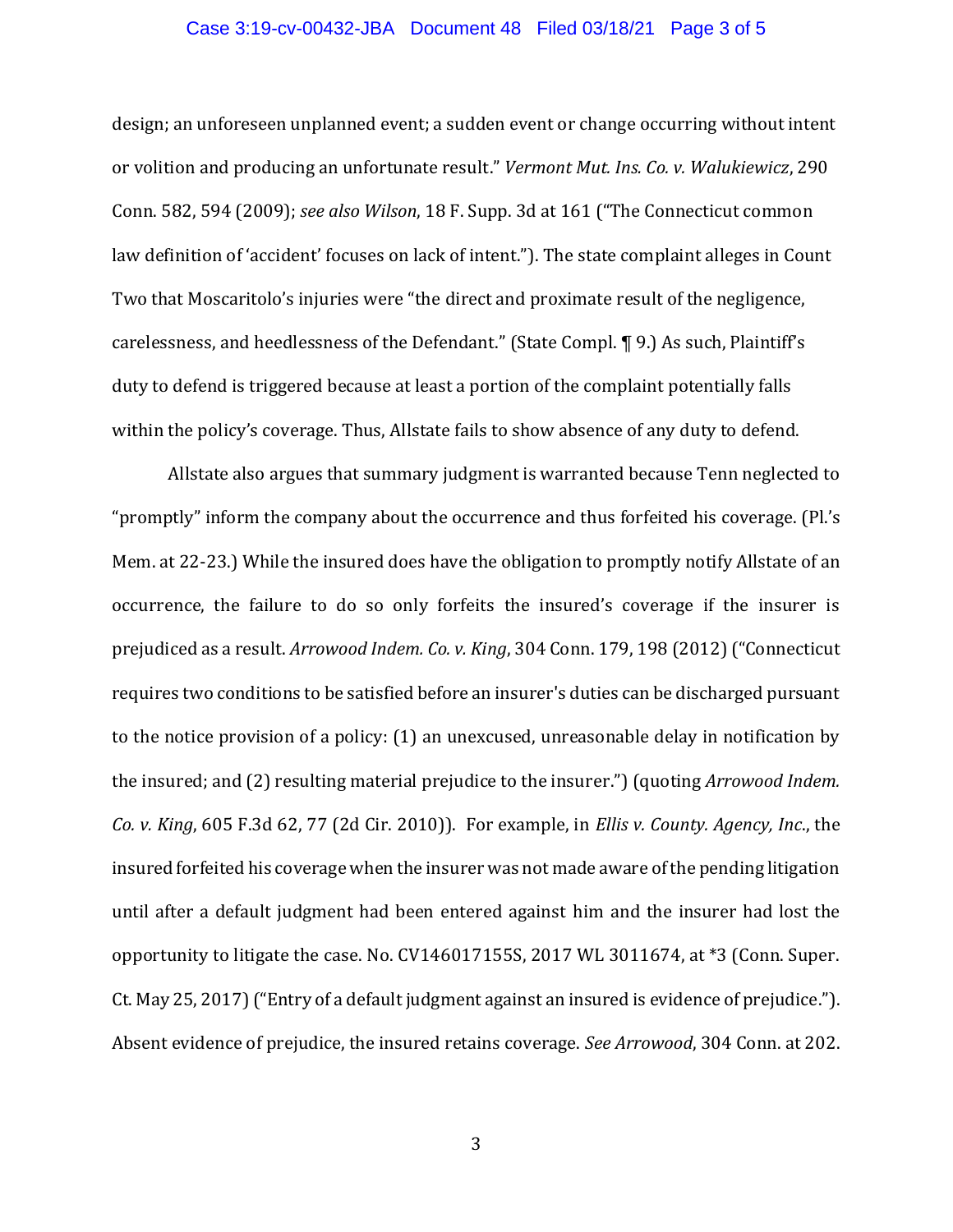## Case 3:19-cv-00432-JBA Document 48 Filed 03/18/21 Page 4 of 5

In this case, no prejudice resulted from the timing of the notice. The altercation occurred on October 10, 2016, and Allstate was made aware of the potential for litigation on June 19, 2018. (Pl.'s Rule 56(a) Statement, Ex. A to Pl.'s Mot. for Summ. J. [Doc. # 38-2] ¶¶ 8, 20). The state complaint was filed on October 8, 2018, three-and-a-half months after Allstate received notice of the incident. (*Id.* ¶¶ 7, 21.) The three-month period after Plaintiff became aware of the potential for litigation and before the complaint was filed provided sufficient opportunity for it to investigate the claim and engage in settlement discussions with Defendants. Thus, Plaintiff's motion will not be granted on timeliness grounds.

The only remaining ground for Plaintiff's motion is the intentional or criminal acts exclusion clause, which precludes coverage for the criminal acts of the insured. The state complaint makes conclusory allegations that Tenn's swinging of the baseball bat was "the direct and proximate result of the willful, wanton, intentional and malicious acts of the Defendant," (State Compl. ¶ 4), but provides no factual context to support the assertion that Tenn's actions were intentional. Where a plaintiff alleges intentional action but offers "no accompanying factual allegations to support that statement," such conclusory allegations "are not sufficient to demonstrate the applicability of the policy's intentional or criminal acts exclusion." *Allstate Ins. Co. v. Neleber*, No. 3:14CV00629 (DJS), 2015 WL 5442828, at \*4, \*7 (D. Conn. Sep. 15, 2015). Thus, the conclusory allegations contained in the state complaint, without factual allegations contextualizing them, are insufficient to trigger the intentional acts exclusion of Allstate's policy.

Plaintiff further argues that Tenn's *nolo contendere* plea, which he entered in state court in response to the criminal assault charge brought against him, automatically triggers the policy's criminal acts exclusion. As the impact of a *nolo contendere* plea on insurance

4